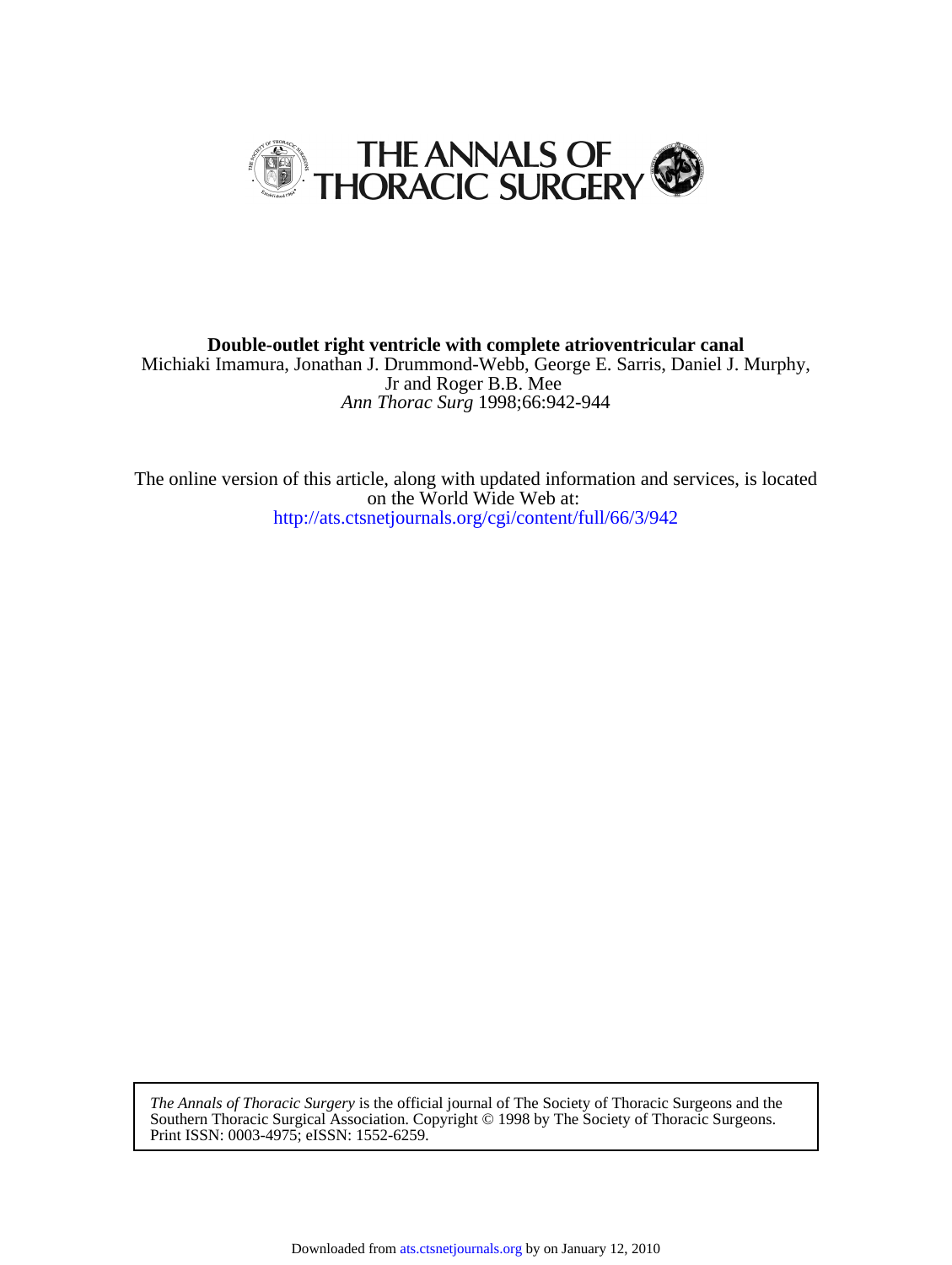**Hence, when appropriate, patients taking warfarin should be warned not to take this herb. In addition, the physician should be alert to the possibility of an interaction with herbal medicine when anticoagulation control becomes irregular or deviates from the optimum when no other causes are apparent.**

### **References**

- **1. Li CP, Yung KH, Chiu KW. Hypotensive action of** *Salvia miltiorrhiza* **cell culture extracts. Am J Chin Med 1990;18: 157–66.**
- **2. Yu CM, Chan JCN, Sanderson JE. Chinese herbs and warfarin potentiation by "danshen". J Intern Med 1997;241:337–9.**
- **3. Wang Z, Roberts JM, Grant PG, Colman RW, Schreiber AD. The effect of a medicinal Chinese herb on platelet function. Thromb Haemost 1982;48:301–6.**
- **4. Lo ACT, Chan K, Yeung JHK, Woo KS. The effects of danshen (***Salvia miltiorrhiza***) on pharmacokinetics and dynamics of warfarin in rats. Eur J Drug Metab Pharmacokinet 1992;17: 257–62.**

# **Double-Outlet Right Ventricle With Complete Atrioventricular Canal**

**Michiaki Imamura, MD, PhD, Jonathan J. Drummond-Webb, FCS(SA), George E. Sarris, MD, Daniel J. Murphy, Jr, MD, and Roger B. B. Mee, FRACS**

**Departments of Pediatric and Congenital Heart Surgery and Cardiology, The Cleveland Clinic Foundation, Cleveland, Ohio**

**A case of double-outlet right ventricle, unbalanced complete atrioventricular canal, hypoplastic aortic arch, coarctation of the aorta, and atrioventricular valve regurgitation was treated with a staged approach. At 4 days of life the patient underwent aortic arch repair, atrial septectomy, common atrioventricular valve regurgitation repair, and pulmonary artery banding. When she was 14 months of age a biventricular repair was accomplished by two-patch complete atrioventricular canal repair and arterial switch procedure.**

> **(Ann Thorac Surg 1998;66:942–4) © 1998 by The Society of Thoracic Surgeons**

ouble-outlet right ventricle (DORV) can be associ**ated with many other congenital heart defects [1, 2]. Double-outlet right ventricle with complete atrioventricular (AV) canal is an uncommon congenital heart defect, and the ventricular septal defect (VSD) in this instance is usually subaortic [3]. We present a case of DORV and subpulmonary VSD in combination with complete AV canal with AV valve regurgitation, hypoplastic aortic** **arch, and coarctation of the aorta. After neonatal palliation, successful biventricular repair involving two-patch complete AV canal repair and arterial switch operation for DORV were successfully performed when the patient was 14 months of age.**

**A female infant was transferred to our hospital for evaluation at a few hours of age. The infant presented with severe congestive heart failure, a murmur, and mild cyanosis. Echocardiography revealed DORV with subpulmonary VSD, unbalanced complete AV canal, large patent ductus arteriosus, severe AV valve regurgitation, a hypoplastic aortic arch, and coarctation of the aorta. The left ventricle/right ventricle cross-sectional area ratio was 1.86, and the left ventricle/right ventricle area ratio from an apical four-chamber view was 1.40 [4]. Administration of prostaglandin E1 and dobutamine was commenced. At this time, right ventricular hypoplasia appeared to preclude biventricular repair.**

**When the patient was 4 days of age, a palliative procedure was performed via midline sternotomy under cardiopulmonary bypass with profound hypothermia and circulatory arrest. Aortic arch repair, atrial septectomy, common AV valve regurgitation repair, and pulmonary artery banding were performed. Operative assessment documented a patent foramen ovale and a partially formed septum primum, and all pulmonary veins entering the left atrium to the left of a normal looking interatrial septum. The anatomy of the triangle of Koch and position of the coronary sinus appeared normal in its relationship with the septum primum and patent foramen ovale. The common AV valve arose entirely from the right atrium. The nomenclature is difficult. From the AV ring downward the AV valve looked exactly like a Rastelli type C AV canal. Some may wish to call this a straddling tricuspid valve (Fig 1). The aorta, which was anterior and to the right of the main pulmonary artery, was remote from the VSD and both the aorta and pulmonary artery originated from the right ventricle. The superior and inferior common leaflets were sewn together in the middle of the common AV valve with interrupted sutures and a thin polytetrafluoroethylene strip was sutured across the common AV valve to the annulus superiorly and inferiorly with pledgeted horizontal mattress sutures. Postoperative recovery was complicated by oliguria requiring 24 hours of peritoneal dialysis. Postoperative echocardiography showed moderate to severe AV valve regurgitation. Because of heart failure gastrointestinal intolerance precluded successful oral feeding, and she was discharged with nasogastric tube feeding 23 days after operation.**

**Repeat evaluation at age 14 months by cardiac catheterization and echocardiography showed a DORV with anterior aorta, complete AV canal, subpulmonary VSD, no subaortic stenosis, no residual coarctation, moderately severe AV valve insufficiency, adequately sized right and left ventricle with good biventricular function, and moderate proximal left pulmonary artery stenosis (Fig 2). The left ventricle/right ventricle cross-sectional area ratio was 1.40, and the left ventricle/right ventricle area ratio from**

**© 1998 by The Society of Thoracic Surgeons 0003-4975/98/\$19.00 Published by Elsevier Science Inc** 

**Accepted for publication March 30, 1998.**

**Address reprint requests to Dr Mee, Department of Pediatric and Congenital Heart Surgery, The Cleveland Clinic Foundation, 9500 Euclid Ave, Cleveland, OH 44195-5066.**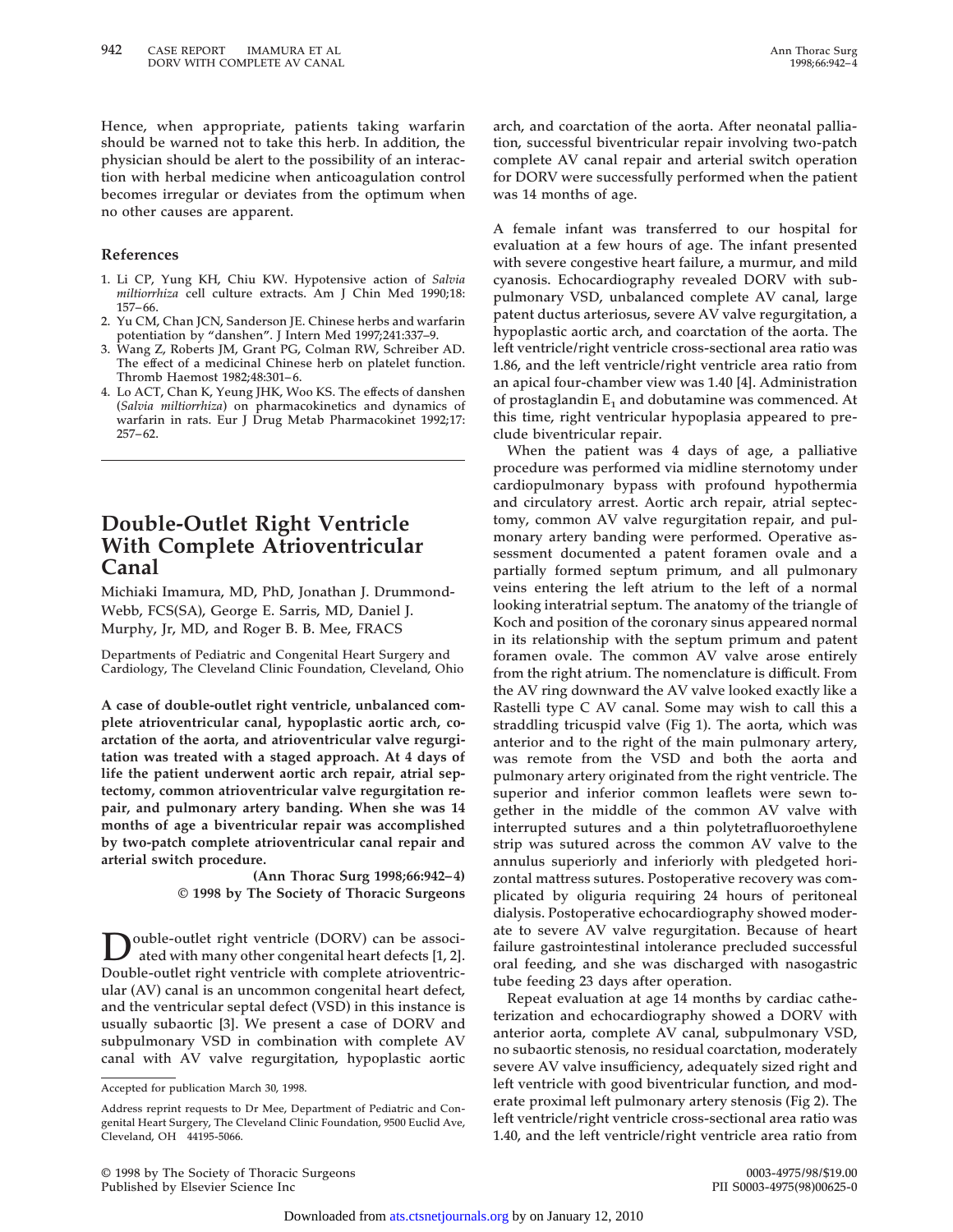

*Fig 1. Relationship between common atrioventricular valve and normal atrial septal anatomy.* (**IVC** = *inferior vena cava;* **LA** = *left atrium;*  $LV = left$  *ventricle;*  $RA = right$  *atrium;*  $RV = right$  *ventricle;* **SVC** = *superior vena cava.*)

**the apical four-chamber view was 1.23 [4]. At this time surgical options included a bidirectional Glenn shunt with a left pulmonary artery repair and further AV valve repair, or a biventricular repair depending on the feasibility of channeling left ventricle blood to the pulmonary artery. After a repeat sternotomy and hypothermic cardiopulmonary bypass with cardioplegic arrest, the right**



*Fig 2. Preoperative left ventriculography in a lateral projection before biventricular repair. The right ventricle gives rise to the anterior ascending aorta and the posterior main pulmonary artery. There is significant opacification of the pulmonary artery consistent with the subpulmonic position of the ventricular septal defect.*



*Fig 3. (i) Intraoperative view of great vessel relationship and common atrioventricular valve with removal of bridging polytetrafluoroethylene strip. (ii) The ventricular septal defect patch closure with arterial switch operation is shown. The patch for atrial septal defect closure is not shown.*

**atrium was opened obliquely and the strip of polytetrafluoroethylene that had been used previously to join the two bridging leaflets of the common AV valve was removed. The anatomy was Rastelli type C. The absence of chordal attachments to the superior edge of the VSD allowed the performance of a biventricular repair. The VSD, which had prominent outlet extension, was closed with a comma-shaped knitted Dacron patch, which was sewn around the pulmonary valve annulus and along the septal crest with interrupted, pledgeted horizontal mattress sutures (Fig 3). The patch was trimmed in line with the plane of the common AV valve, and horizontal mattress sutures were placed to sew the patch to the superior and inferior common leaflets. The cleft of the left-sided AV valve was closed with interrupted sutures. The now almost common atrium was septated with a polytetrafluoroethylene patch, with the plane of the original interatrial septum lying entirely to the left of the patch. Inspection of the coronary artery anatomy revealed that the right coronary artery arose from the right sinus (sinus 2) and the left anterior descending coronary and circumflex arteries were found arising from the left sinus (sinus 1). Both great arteries were transected and the right and the left coronary arteries were translocated to the proximal main pulmonary artery. The Lecompte maneuver was carried out and end-to-end anastomosis of proximal main pulmonary artery to distal ascending aorta was performed. The aortic sinus defects were repaired with two separate autologous pericardial patches. The proximal aorta was anastomosed end-toend to the distal main pulmonary artery, with a pericardial patch used to repair the stenotic origin of the left pulmonary artery. Postoperative recovery was uncomplicated. Echocardiography before hospital discharge on postoperative day 6 showed only mild left- and rightsided AV valve regurgitation and good biventricular function. The patient remains well 18 months after the operation.**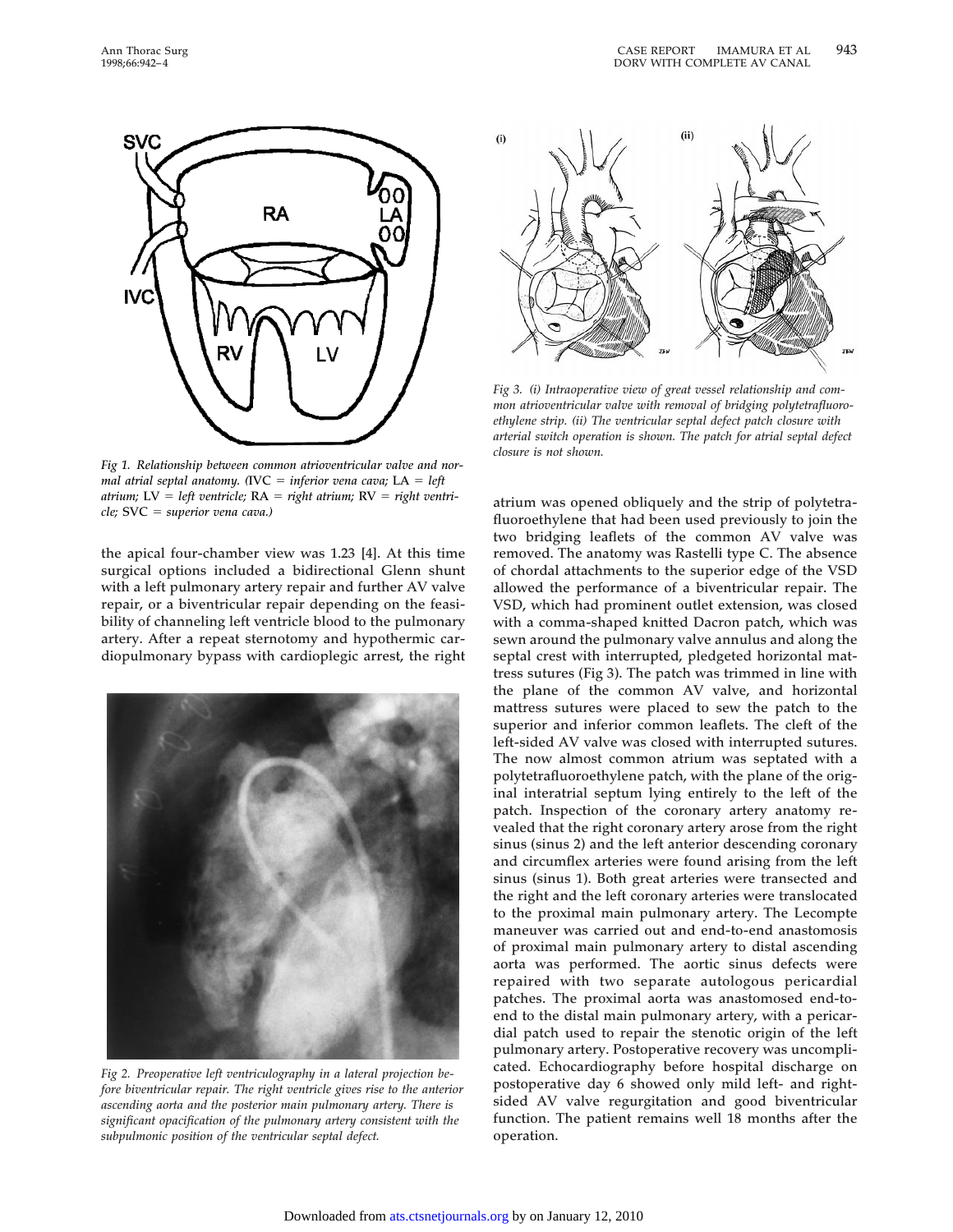### **Comment**

**Double-outlet right ventricle with complete AV canal is a rare congenital cardiac anomaly [1, 2]. Bharati and associates [3] reported 34 cases of DORV in 507 cases of complete AV canal (6.7%). In the Royal Children's Hospital experience, DORV was observed in 3.1% of patients with complete AV canal and, conversely, complete AV canal was observed 4.3% of patients with DORV [5].**

**Recently, several groups have reported that concomitant repair of the aortic arch and the associated lesions is feasible and gives better results [6, 7]. One-stage biventricular repair of DORV especially in the presence of aortic arch abnormalities is advocated. In this case the small right ventricle precluded initial biventricular repair, and it seemed likely that this patient would have been best staged toward a Fontan-type procedure.**

**Several centers have reported repair of DORV with complete AV canal with use of a patch sewn into place to close the interventricular communication in such a way as to conduct left ventricular blood to the aorta [5, 8]. In these reports, the diagnosis was DORV with subaortic VSD. In this case the VSD was subpulmonic, and blood flow from the left ventricle could not be directed to the aorta through the VSD. The VSD was channeled to connect to the pulmonary artery, and a concomitant arterial switch operation was performed. In Bharati and associates' [3] series of 34 cases of DORV with complete AV canal, only 1 case (3%) had a subpulmonic VSD.**

**At the first staged operation bivalvation with bridging for common AV valve regurgitation was performed [9]; however, moderate to severe AV valve regurgitation persisted. At reoperation, biventricular repair was feasible, and AV valve regurgitation was largely eliminated, the two patches for atrial and ventricular septal defect providing secure support for the inferior and superior bridging leaflets.**

#### **References**

- **1. Lev M, Bharati S, Meng CCL, Liberthson RR, Paul MH, Idriss F. A concept of double-outlet right ventricle. J Thorac Cardiovasc Surg 1972;64:271–81.**
- **2. Silka MJ. Double-outlet ventricles. In: Garson A. Bricker JT, McNamara DG, eds. The science and practice of pediatric cardiology. Philadelphia: Lea & Febiger, 1990:1213–32.**
- **3. Bharati S, Kirklin JW, McAllister HA, Lev M. The surgical anatomy of common atrioventricular orifice associated with tetralogy of Fallot, double outlet right ventricle and complete regular transposition. Circulation 1980;61:1142–9.**
- **4. Van Son JAM, Phoon CK, Silverman NH, Haas GS. Predicting feasibility of biventricular repair of right-dominant unbalanced atrioventricular canal. Ann Thorac Surg 1997;63: 1657–63.**
- **5. Guo-wei H, Mee RBB. Complete atrioventricular canal associated with tetralogy of Fallot or double-outlet right ventricle and right ventricular outflow tract obstruction: a report of successful surgical treatment. Ann Thorac Surg 1986;41:612–5.**
- **6. Karl TR, Sano S, Brown W, Mee RBB. Repair of hypoplastic or interrupted aortic arch via sternotomy. J Thorac Cardiovasc Surg 1992;104:688–95.**
- **7. Conte S, Lacour-Gayet F, Serraf A, et al. Surgical management of neonatal coarctation. J Thorac Cardiovasc Surg 1995; 109:663–75.**
- **8. Pacifico AD, Kirklin JW, Bargeron LM. Repair of complete atrioventricular canal associated with tetralogy of Fallot or double-outlet right ventricle: report of 10 patients. Ann Thorac Surg 1980;29:351–6.**
- **9. Oku H, Iemura J, Kitayama H, Saga T, Shirotani H. Bivalvation with bridging for common atrioventricular valve regurgitation right isomerism. Ann Thorac Surg 1994;57:1324–6.**

# **Surgical Resection of Lung Cancer Originating in a Tracheal Bronchus**

**Jhingook Kim, MD, ChoungKyu Park, MD, Hojoong Kim, MD, and Kyung Soo Lee, MD**

**Departments of Thoracic and Cardiovascular Surgery, Pulmonary Medicine, and Radiology, Samsung Medical Center, Seoul, South Korea**

**We experienced a case of lung cancer that developed from a tracheal bronchus in an 80-year-old man. The tumor was completely resected by right upper lobectomy and resection of the tracheal bronchus as well as dissection of the mediastinal lymph nodes. Postsurgical pathologic staging was stage IB (T2 N0 M0) adenocarcinoma.**

**(Ann Thorac Surg 1998;66:944–6) © 1998 by The Society of Thoracic Surgeons**

**Tracheal bronchus (also called "eparterial bronchus") is an aberrant bronchus that usually arises from the right lateral wall of the trachea [1]. Although other congenital anomalies, such as laryngeal web or hypoplastic or fused first and second thoracic ribs, are occasionally associated with the tracheal bronchus [2], most of the cases are asymptomatic and detected incidentally by bronchoscopy or radiologic examination. We could find only 2 case reports [3, 4] of malignant tumor that developed from the tracheal bronchus, neither of which was resected. We are reporting a case of adenocarcinoma that developed from the tracheal bronchus.**

**An 80-year-old man was referred to our hospital for the evaluation of incidentally detected right upper lung mass. He complained of productive cough, mild dyspnea, and weight loss of 4 kg for 6 months. He had a history of pulmonary tuberculosis and hepatitis when he was young. He was a smoker (half pack a day) for more than 20 years, but quit smoking 30 years ago.**

**A simple chest roentgenogram showed increased density in the right upper lung field. Computed tomography revealed a 6-cm lobulating mass in the right upper lobe near the right tracheal border. Linear translucency in the mass, which was posterolateral to the trachea, suggested**

**Accepted for publication April 1, 1998.**

**Address reprint requests to Dr Jhingook Kim, Department of Thoracic and Cardiovascular Surgery, Samsung Medical Center, 50 Ilwon-Dong, Kangnam-Ku, Seoul, 135-710 South Korea (e-mail: jkim@smc.samsung. co.kr).**